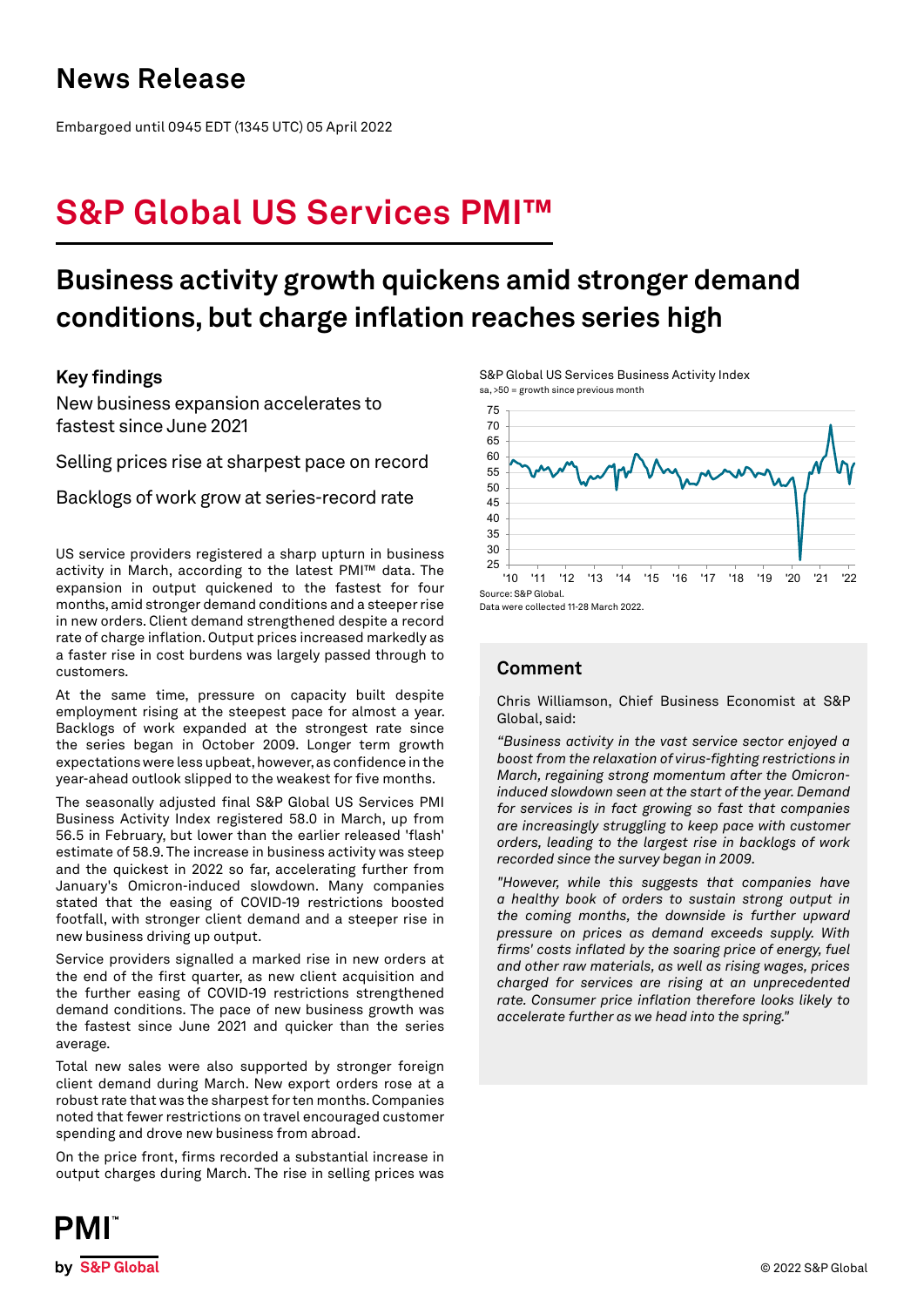the sharpest on record (since October 2009), as service providers reportedly passed through higher costs to clients, where possible.

The rapid uptick in output prices stemmed from a faster increase in input prices. The rate of cost inflation accelerated to the quickest since December's series-record high, and was the third-steepest on record. Where higher cost burdens were reported, firms linked this to broad-based increases in input prices. Companies once again highlighted hikes in fuel, energy and wage bills as driving inflation.

In line with a faster rise in new orders, services firms recorded the quickest accumulation of backlogs on record in March. The pace of increase in the level of outstanding business accelerated for the first time since last October. Companies also stated that input shortages exacerbated challenges in working through incomplete business.

Higher levels of backlogs of work were noted despite employment rising at the fastest pace in almost a year. Although firms hired additional staff in response to greater business requirements, the receipt of new orders continued to place pressure on capacity.

Meanwhile, business expectations regarding the outlook for output over the coming year remained upbeat at the end of the first quarter. Optimism was buoyed by increased marketing activity and hopes of greater client demand and the reduced impact of any further COVID-19 variant. That said, the degree of confidence dropped to a five-month low amid inflation concerns.

PMI Services Business Activity | Private Services Gross Output Index



# **S&P Global US Composite PMI™**

## **Private sector business activity growth accelerates to fastest for eight months in March**

The S&P Global US Composite PMI Output Index\* posted 57.7 in March, up from 55.9 in February, to signal a sharp expansion in business activity across the private sector. The rate of growth was the fastest since last July, as manufacturers and service providers recorded steeper upturns in output.

Supporting the sharper uptick in activity was the quickest rise in new business since June 2021. Domestic and foreign client demand strengthened as easing COVID-19 restrictions continued to boost new sales.

Meanwhile, inflationary pressures intensified as supplier costs soared. Input prices rose at one of the fastest rates on record, whilst costs passed through to customers drove up output charges at the joint-sharpest pace since data collection began in October 2009.

Although private sector employment grew at a steep pace, pressure on capacity mounted amid severe raw material shortages, with backlogs of work expanding at a seriesrecord rate.



Sources: S&P Global, Bureau of Economic Analysis.

\*Composite PMI indices are weighted averages of comparable manufacturing and services PMI indices. Weights reflect the relative size of the manufacturing and service sectors according to official GDP data.